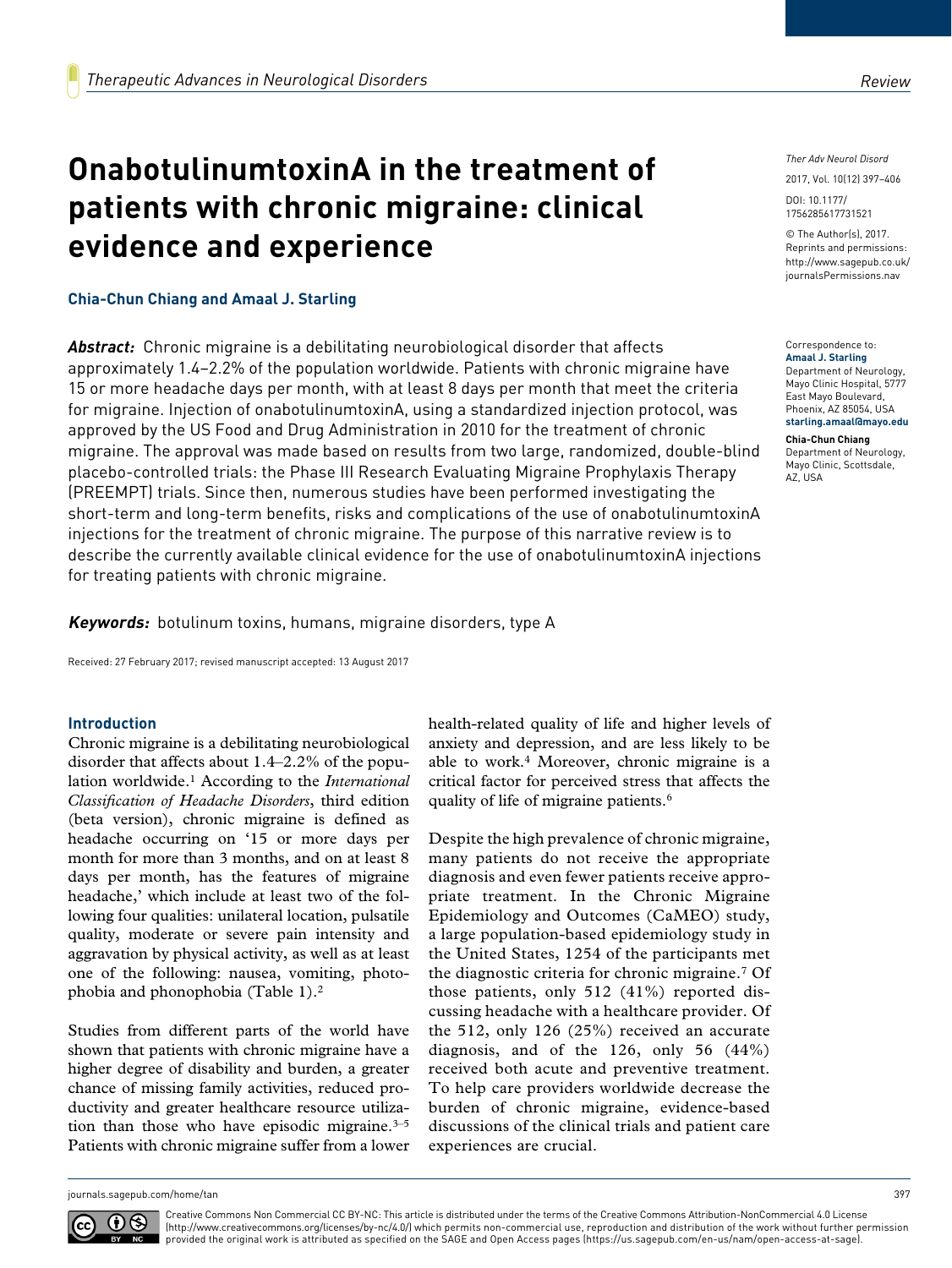**Table 1.** The International Classification for Headache Disorders (ICHD)-3 Beta Diagnostic Criteria for Chronic Migraine.

Description: Headache occurring on 15 or more days per month for more than 3 months, having the features of migraine headache at least 8 days per month.

Diagnostic criteria:

- A. Headache (tension-like or migraine-like on 15 days per month for more than 3 months and fulfilling criteria B and C
- B. Occurring in a patient who has had at least five attacks fulfilling criteria B–D for migraine without aura or criteria B and C for migraine with aura
- C. On 8 days per month for more than 3 months, fulfilling any of the following three criteria:
	- 1. Criteria C and D for migraine without aura
	- 2. Criteria B and C for migraine with aura
	- 3. Believed by the patient to be migraine at onset and relieved by a triptan or ergot derivative

D. Not better accounted for by another ICHD-3 diagnosis

*ICHD-3, International Classification of Headache Disorders*, 3rd edition. Adapted from Headache Classification Committee of the IHS.<sup>2</sup> Used with permission.

An adequate treatment plan for chronic migraine includes both acute and preventive medications. Acute medications are those given to alleviate the acute head pain and discomfort of a migraine attack and include nonsteroidal anti-inflammatory drugs (NSAIDs), acetaminophen, triptans, combination analgesics, or less ideally, butalbital and opioid medications. The European Federation of Neurological Societies guideline recommends NSAIDs and triptans for the acute treatment of migraine attacks (level A recommendation). The guideline also recommends the use of metoclopramide and domperidone before the intake of an NSAID or triptan (level B recommendation).8 The acute medications should only be used on an as-needed basis, and patients should be advised not to take the medications for more than 10 to 15 days per month, according to the type of acute medication, to avoid developing a medication-overuse headache (MOH) (Table 2). Preventive medications are those taken daily to decrease the frequency, duration, and severity of migraine headaches. Preventive medications should be considered when patients are having three or more headache episodes per month or when headache substantially interferes with daily activities. These medications can also be used when acute medications are ineffective, contraindicated, or overused.9 Preventive medications should be initiated for patients with chronic migraine, and evidencebased prophylactic medications for episodic migraine are often used for the treatment of chronic migraine. Oral medications that are commonly used include antiepileptics, such as topiramate; antihypertensives, such as beta

blockers; and antidepressants, such as tricyclic antidepressants.10,11 Flunarizine is also considered a drug of first choice for the prophylaxis of migraine in Europe.8 Among these medications, topiramate has been shown to be effective in large, randomized placebo-controlled trials of patients with chronic migraine.

In 2010, onabotulinumtoxinA was approved by the US Food and Drug Administration (FDA) for the treatment of chronic migraine. Its approval was based on the results of the Phase III Research Evaluating Migraine Prophylaxis Therapy (PREEMPT) studies: two large, randomized double-blind, placebo-controlled trials.12,13 However, currently onabotulinumtoxinA is the only treatment option approved by the FDA as a preventive medication for chronic migraine. Since its approval, the use of onabotulinumtoxinA for patients with chronic migraine has been increasing. The purpose of this article is to review the clinical evidence and experience using onabotulinumtoxinA to treat patients with chronic migraine.

#### *Currently available guidelines*

In 2016, the Guideline Development Subcommittee of the American Academy of Neurology published an updated practice guideline summary for the use of botulinum neurotoxin for the treatment of blepharospasm, cervical dystonia, adult spasticity, and headache.14 In this guideline, level A means that the intervention is effective and should be offered. Level B means that the intervention is probably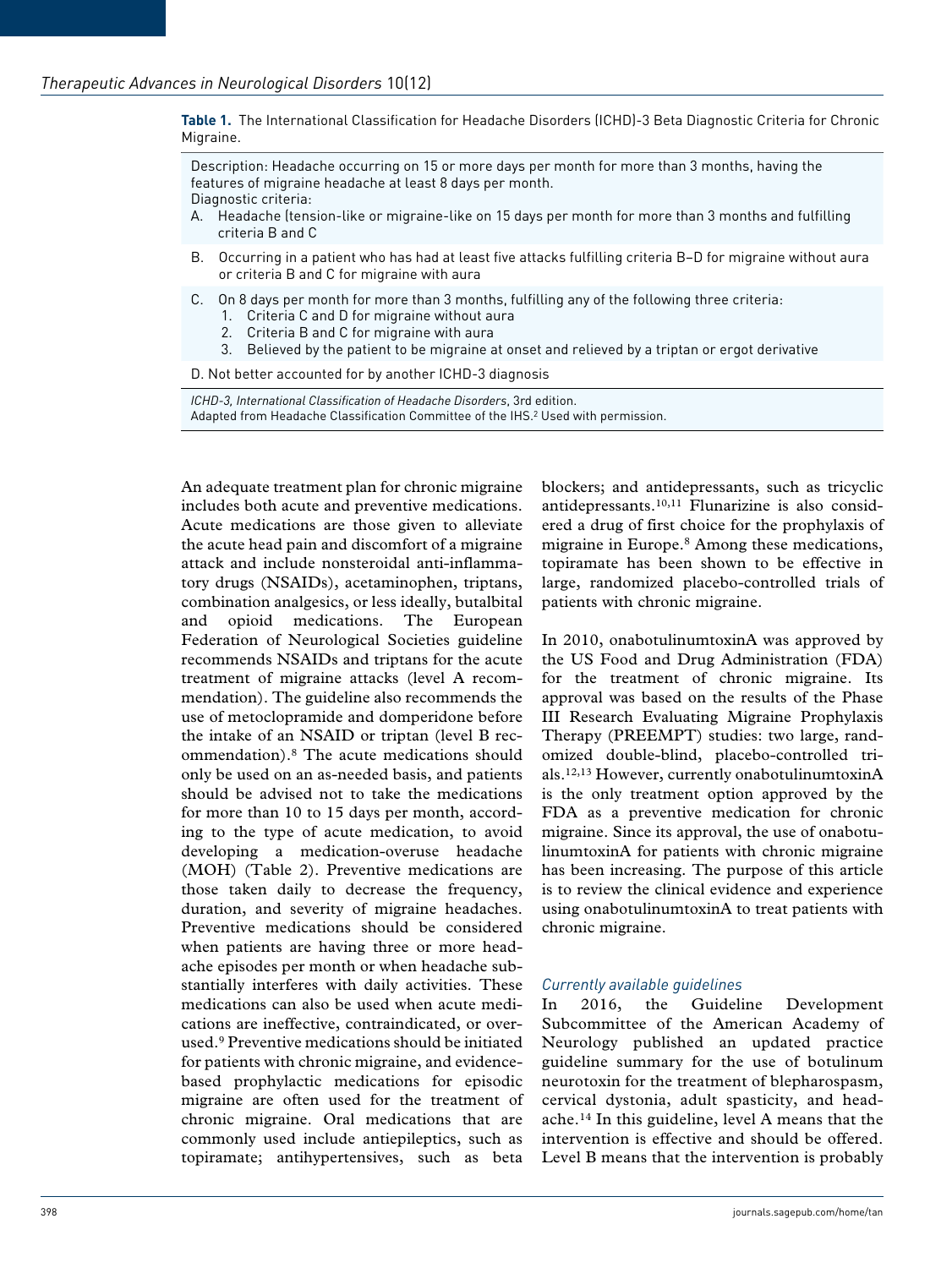**Table 2.** The International Classification for Headache Disorders (ICHD)-3 Beta Diagnostic Criteria for Medication-Overuse Headache.

#### **Medication-overuse headache**

- A. Headache occurring  $\geq 15$  days per month in a patient with a preexisting headache disorder
- B. Regular overuse for >3 months of one or more drugs that can be taken for acute or symptomatic treatment of headache. Patients should be coded for one or more subtypes of medication-overuse headaches, according to the specific medication(s) overused and the criteria for each below (MOH subtypes).
- C. Not better accounted for by another ICHD-3 diagnosis

#### **MOH subtypes**

Ergotamine-overuse headache:

Regular intake of ergotamine on  $\geq 10$  days per month for  $>3$  months

Triptan-overuse headache:

Regular intake of one or more triptans in any formulation, on  $\geq$ 10 days per month for  $>$ 3 months

Simple analgesic-overuse headache:

Paracetamol (acetaminophen)-overuse headache

Regular intake of paracetamol on  $\geq 15$  days per month for  $>3$  months

Acetylsalicylic-acid-overuse headache

Regular intake of acetylsalicylic acid on  $\geq 15$  days per month for  $>3$  months

Other NSAID-overuse headache

Regular intake of one or more NSAIDs other than acetylsalicylic acid on  $\geq 15$  days per month for  $>3$ months

Opioid-overuse headache

Regular intake of one or more opioids on  $\geq 10$  days per month for  $>3$  months

Combination-analgesic-overuse headache

Regular intake of one or more combination analgesic medications on  $\geq 10$  days/month for 3 months (The term *combination analgesic* is used specifically for formulations combining drugs of two or more classes, each with analgesic effect or acting as adjuvants)

Medication-overuse headache attributed to multiple drug classes not individually overused Regular intake of any combination of ergotamine, triptans, simple analgesics, NSAIDs, or opioids on a total of  $\geq$ 10 days per month for  $>$ 3 months without overuse of any single drug or drug class alone

Medication-overuse headache attributed to unverified overuse of multiple drug classes Both of the following:

- 1. Regular intake of any combination of ergotamine, triptans, simple analgesics, NSAIDs or opioids on  $\geq$ 10 days per month for  $>$ 3 months
- 2. Identity, quantity or pattern of use or overuse of these classes of drug cannot be reliably established

Medication-overuse headache attributed to other medication Regular overuse on  $\geq 10$  days per month for  $>3$  months of one or more medications other than those described above, taken for acute or symptomatic treatment of headache

*ICHD-3, International Classification of Headache Disorders*, 3rd edition. Adapted from Headache Classification Committee of the IHS.2 Used with permission.

MOH, medication-overuse headache; NSAID, nonsteroidal anti-inflammatory drug.

effective and should be considered. The investigators reviewed the clinical trials published after the previous 2008 guideline and concluded that level A evidence exists to support the established and effective use of onabotulinumtoxinA for chronic migraine and recommended its use to increase patients' headache-free days. In addition, the guidelines stated that level B evidence existed for the probable effectiveness of onabotulinumtoxinA in improving health-related quality of life (HRQoL) for patients with chronic migraine. For episodic migraine, the updated guideline provided level A evidence that onabotulinumtoxinA was ineffective and should not be offered. For chronic, tension-type headaches, there was level B evidence that onabotulinumtoxinA was probably ineffective (Table 3).14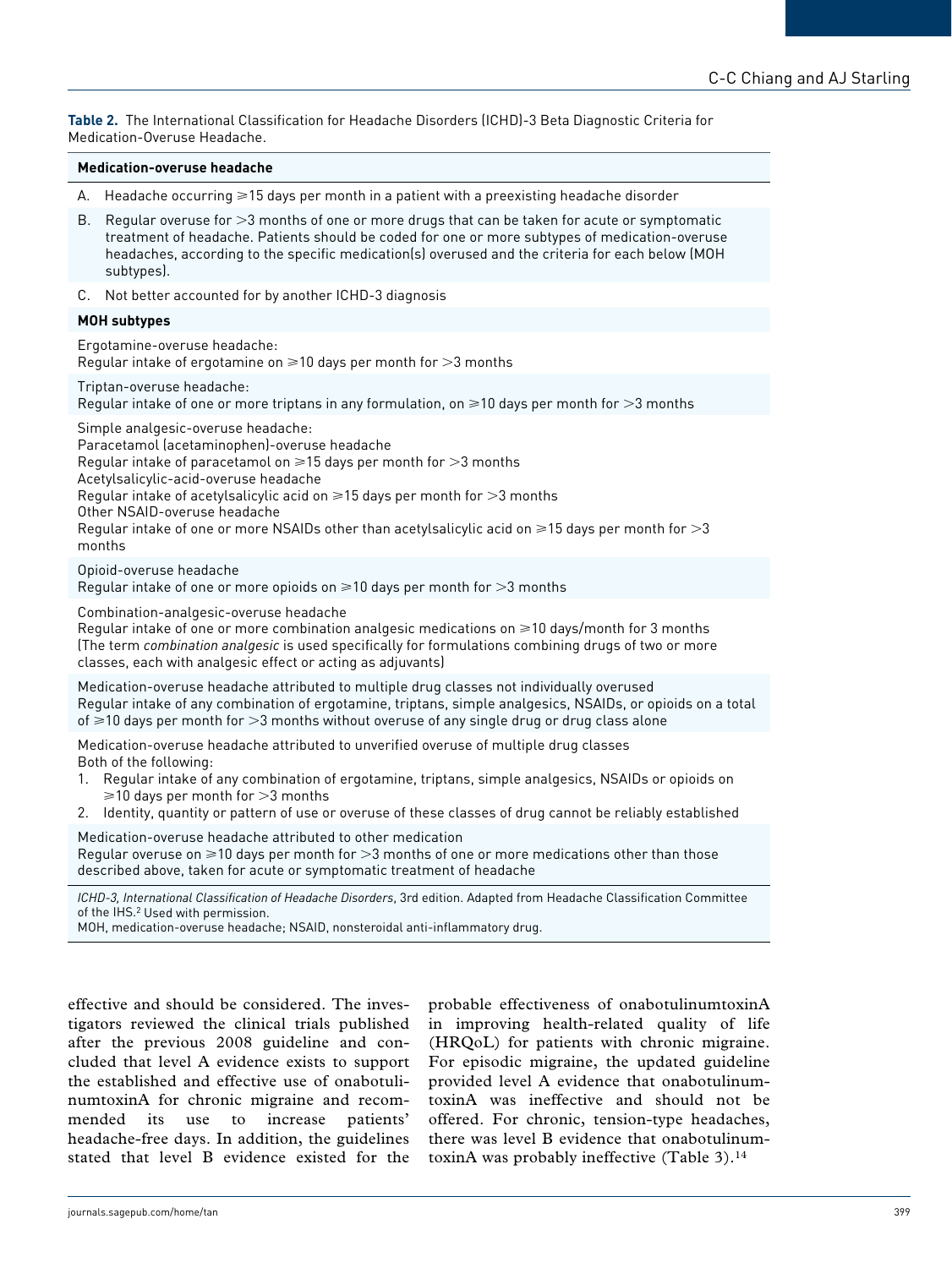**Table 3.** American Academy of Neurology Practice Guideline Summary for onabotulinumtoxinA in the treatment of headache.<sup>a</sup>

For the treatment of chronic migraine:

- 1. OnabotulinumtoxinA is established as effective and should be offered to increase headache-free days (level A)
- 2. OnabotulinumtoxinA is probably effective and should be considered to improve health-related quality of life (level B)

For the treatment of episodic migraine:

1. OnabotulinumtoxinA is established as ineffective and should not be offered for episodic migraine (level A)

For the treatment of chronic tension-type headaches: 1. OnabotulinumtoxinA is probably ineffective for chronic tension-type headaches (level B)

aLevel A: recommendation for effectiveness signifies intervention should be offered. Level B: recommendation for effectiveness signifies intervention should be considered. Data from Simpson *et al*. 14

# *The Phase III Research Evaluating Migraine Prophylaxis Therapy studies*

The PREEMPT studies are two class I trials that established the efficacy of onabotulinumtoxinA for chronic migraine prophylaxis. The multicenter, phase III, 24-week, double-blind, parallelgroup, placebo-controlled studies were followed by a 32-week, open-label, single-treatment onabotulinumtoxinA phase. A total of 1384 patients were included from 122 sites across 6 countries in Europe and North America. In the double-blind phase, patients were randomized to onabotulinumtoxinA (155–195 U,  $n = 688$ ) or placebo  $(n = 696)$ . Following the double-blind phase, all patients received onabotulinumtoxinA, administered every 12 weeks as 31 fixed-site, fixed-dose injections (5 U/site) across seven specific head and neck muscle areas. The data from PREEMPT 1 and 2 were then pooled for analysis. The results showed a statistically significant decrease in the frequency of headache days at week 24, which was the primary endpoint for the pooled analysis, and favored those who received onabotulinumtoxinA compared with placebo (−8.4 *versus* −6.6; *p* < 0.001). There was a significantly greater reduction in all secondary endpoints, including mean change from baseline compared with week 24 in frequency of migraine days, total cumulative hours of headache, frequency of headache episodes, and the proportion of patients with a severe score  $(>60)$  on the Headache Impact Test-6 (HIT-6), with the exception that there was no significant difference for frequency of acute headache medication intake between the onabotulinumtoxinA and placebo groups. The results showed that onabotulinumtoxinA is an effective preventive treatment for patients with chronic migraine. $13,15-17$ 

Other than the primary and secondary outcomes outlined above, studies also demonstrated that onabotulinumtoxinA injections improved HRQoL in patients with chronic migraine. The validated HIT-6 score and the Migraine-Specific Quality of Life Questionnaire (MSQ) score were used as the outcome measures. The HIT-6 score assessed how headaches influence a patient's life in domains such as pain, psychological distress, social limitations and cognitive functioning. The MSQ questionnaire evaluated the quality of life from domains including the effects of migraine on daily social or work-related activities (including restricting or prohibiting activities) and the emotions associated with migraine. There was a significant between-group difference favoring onabotulinumtoxinA *versus* placebo during the 24-week double-blind phase for HRQoL measures. There was continued improvement in the HIT-6 score and the HRQoL measures during the 32-week open-label phase, when all patients were receiving onabotulinumtoxinA injections. This study showed that the benefits of onabotulinumtoxinA injections on HRQoL persisted throughout the 56-week study period.<sup>18</sup>

#### *Effect of onabotulinumtoxinA injections in chronic migraine: clinical experiences*

After the PREEMPT trials were published, several groups of clinicians also shared real-life experiences of using onabotulinumtoxinA injections, according to the PREEMPT protocol, to treat patients with chronic migraine.

A group in Spain reported the effect of onabotulinumtoxinA injections in patients with chronic migraine who did not respond to two different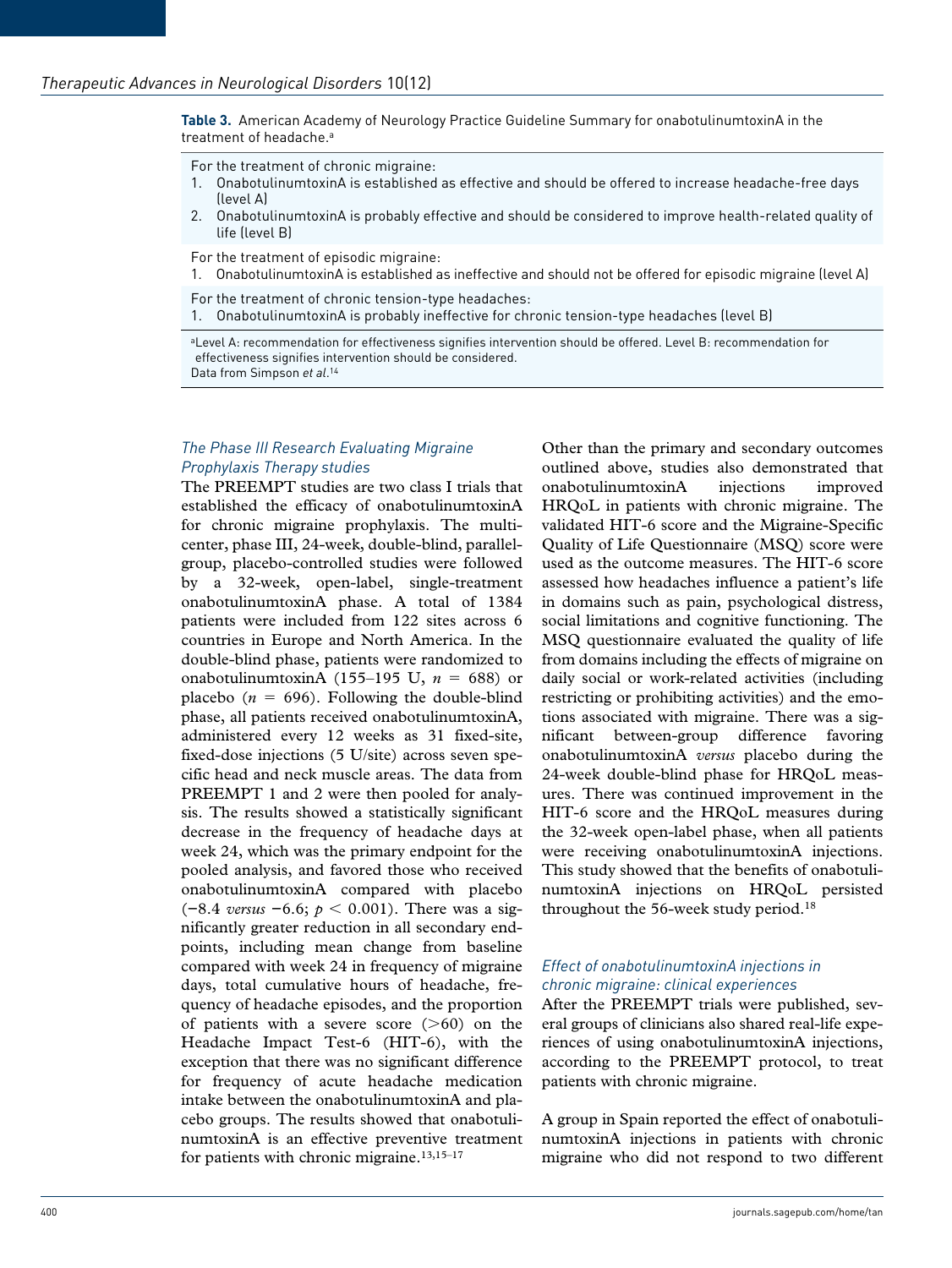preventive medications (topiramate and at least one other preventive therapy).19 Among the initial 52 patients enrolled, 39 received second injections, and others received one injection. There was a significant decrease in all variables compared with baseline after two injection sessions (headache days, migraine days, medication intake days, triptan intake days). Similarly, another group from England reported their experiences from a large cohort of patients recruited from a tertiary headache center.<sup>20</sup> Full data were available for 254 of 284 patients injected who had had one or two sessions of onabotulinumtoxinA injections. Most patients (94%) had three different preventive treatments fail before onabotulinumtoxinA, in accordance with the United Kingdom's National Institute for Health and Clinical Excellence (NICE) guideline. This prospective study reported significant differences in endpoints before and after treatment, including decreased headache days per month ( $-7$ ,  $p < 0.001$ ) and increased number of crystal-clear (headache free) days  $(+7, p < 0.001)$ . In addition, there was a significant increase in their HRQoL from the HIT-6 score (reduction of 10 units,  $p < 0.001$ ). From the results of this trial and the responder rate in the PREEMPT trial, the authors suggested that onabotulinumtoxinA could be given after first-line oral preventive treatment. However, its cost may hinder the use to more refractory headaches and three failed oral preventive treatments.

Recently, several Allergan-initiated studies (Allergan, Irvine, CA, USA), such as the REPOSE trial, reported the treatment effect of onabotulinumtoxinA in a real-world clinical setting.<sup>21</sup> Efficacy, safety, and tolerability data were collected every 12 weeks. The results showed that most patients and physicians were satisfied or very satisfied with continued onabotulinumtoxinA treatment. There was a sustained reduction in headache days, as well as a significant improvement in quality of life. Another study reported a satisfaction and safety profile for onabotulinumtoxinA for chronic migraine.22 More than one treatmentrelated adverse event (including neck pain, eyelid ptosis, worsening of migraine) was reported in 25.1% patients. The authors concluded that the satisfaction and safety profile were consistent with published data from the PREEMPT trials.

Researchers have also investigated the effect of onabotulinumtoxinA injections on depression in patients with chronic migraine. A group of researchers in the US performed a retrospective

analysis of 359 patients with chronic migraine who received onabotulinumtoxinA injections.<sup>23</sup> The HIT-6 score was used to indicate improvement in headache severity, and the Patient Health Questionnaire-9 (PHQ-9) score was used as an indicator for depression. They compared the group of patients who had significant improvement in the HIT-6 score with those who did not and computed the proportion of patients who had significant improvement in their PHQ-9 score in both groups. They concluded that the improvement in patients' depression after onabotulinumtoxinA injections correlated with the improvement in headache severity.

Although studies of real-life experiences are useful, they have limitations, including a potentially high placebo-response rate, lack of a control group, and lack of data for long-term responses to onabotulinumtoxinA injections. Therefore, safety, efficacy and tolerability of onabotulinumtoxinA for patients with chronic migraine are also being addressed in other types of studies. Researchers have designed an open-label, multicenter international study called the Chronic Migraine OnabotulinuntoxinA Prolonged Efficacy Open Label (COMPEL), which is currently ongoing.24 According to protocols published in 2015, this study will enroll approximately 500 patients. The primary outcome is the mean change in headache frequency (headache days per 28-day period) at 108 weeks (after nine treatments, one every 12 weeks) compared with baseline. Other secondary endpoints include the change in headache frequency at 60 weeks (after five treatments), the change in total HIT-6 score at 108 weeks (after nine treatments) compared with baseline, and long-term (108 weeks) safety and tolerability. This study should contribute to understanding whether onabotulinumtoxinA will be effective long-term as a prophylactic treatment for those who suffer from chronic migraine.

# *OnabotulinumtoxinA* versus *oral preventive treatment*

Several studies have compared the efficacy of onabotulinumtoxinA with that of oral migraine medications for prophylaxis of chronic headache. One group of investigators randomized 72 patients with chronic migraine to two groups and treated them with 25 or 50 mg of amitriptyline or 250 U of onabotulinumtoxinA. They concluded that onabotulinumtoxinA was as effective as amitriptyline for the prophylactic treatment of chronic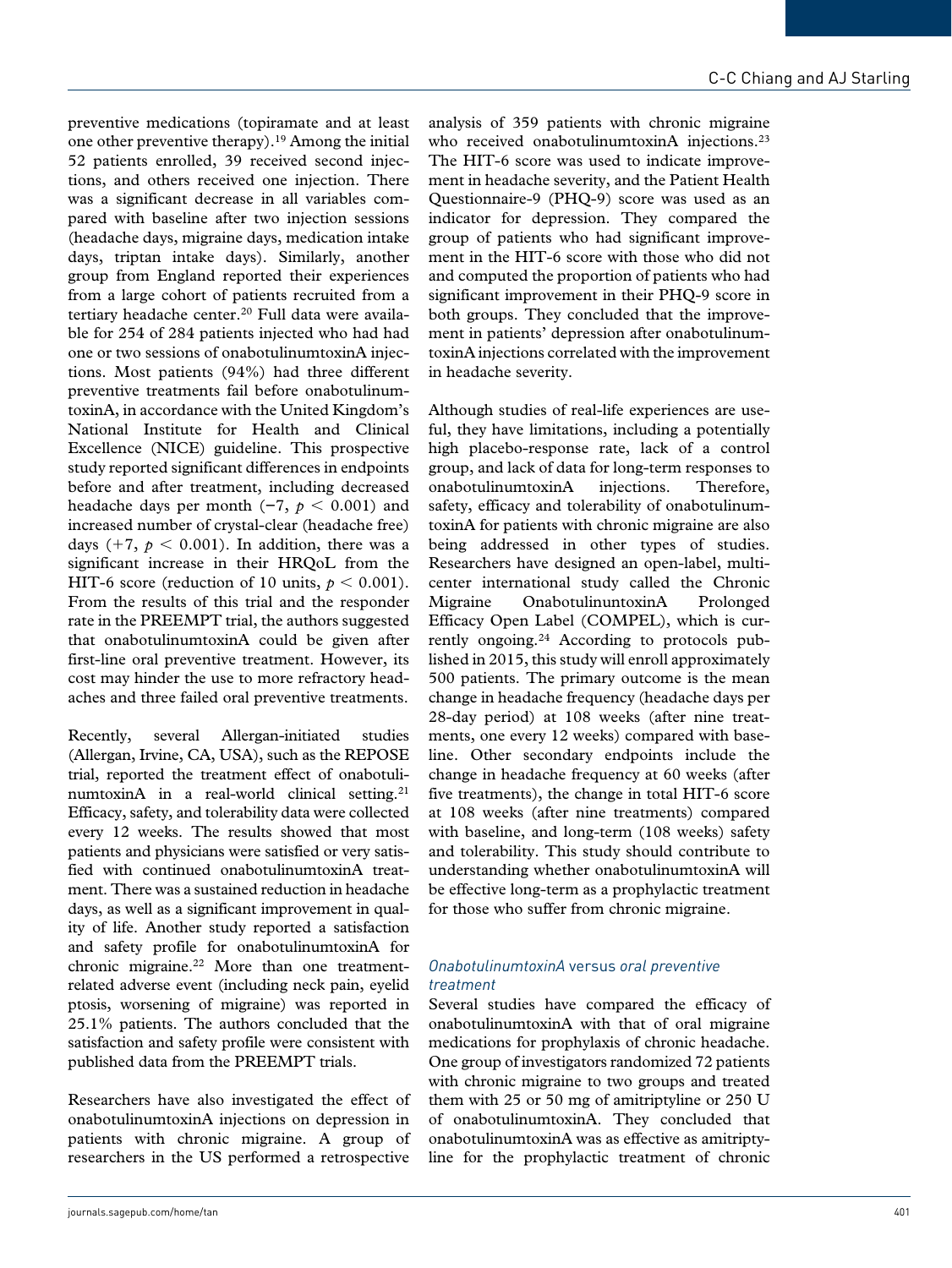migraine in that there was no significant difference in endpoints, including the percentage of patients who reached a 50% reduction in headache days [67.8% of the patients in the onabotulinumtoxinA group and 72% of the patients in the amitriptyline group,  $p = 0.78$ ; relative risk  $(RR) = 0.94$ ; confidence interval  $(CI) = 0.11-8.0$ ] and the reduction in pain intensity (50% in the onabotulinumtoxinA group and 55.6% in the amitriptyline group,  $p =$ 0.79;  $RR = 1.11$ ;  $CI = 0.32 - 3.8$ ).<sup>25</sup>

Other than onabotulinumtoxinA, topiramate is the only other treatment option that has undergone double-blind placebo-controlled studies to support its efficacy for chronic migraine prophylaxis.26 A group of investigators used data from the PREEMPT trial and the topiramate trial to compare the safety and efficacy of onabotulinumtoxinA with topiramate, noting the limitations for a cross-trial comparison. They compared outcome measures by using the Initiative on Methods, Measurement, and Pain Assessment in Clinical Trials (IMMPACT) framework and concluded that there were significant and clinically relevant treatment benefits for both onabotulinumtoxinA and topiramate, and there is evidence to support similar efficacy of both treatments as preventive therapy for patients with chronic migraine. Ultimately, individual patients will decide which treatment is of more clinical meaningfulness to them.<sup>17</sup>

In a large study from a US-based, healthcare claims database, the authors analyzed healthcare utilization of patients with chronic migraine who received either onabotulinumtoxinA or oral preventive medication.<sup>27</sup> Patients treated with onabotulinumtoxinA had significantly fewer headache-related visits to the emergency department and hospitalizations than patients who received prophylactic oral migraine medication at 6, 9, and 12 months after starting therapy; the significant difference remained when only level A oral migraine medications were included. The study was limited by its retrospective nature and the use of the commercial insurance claims database, with the assumption that the codes of the *International Classification of Disease, 9th Revision* for chronic migraine and comorbidities reflected accurate headache diagnoses.

# *OnabotulinumtoxinA in chronic migraine with medication overuse*

Chronic migraine is commonly associated with medication overuse. A systematic review of global prevalence indicated that about half of the individuals with chronic migraine reported associated medication overuse, although the range of the estimate varied from 31% to 69%.<sup>1</sup> Similarly, in large randomized controlled trials investigating the effect of preventive medications for chronic migraine, 65–85% of patients had medication overuse at baseline.<sup>26,28,29</sup>

In the PREEMPT studies, medication overuse was used as a stratifying variable when patients were randomized to onabotulinumtoxinA or placebo.15,16 Of the 1384 patients enrolled, 65% met medication-overuse criteria and were randomized 1:1 to two arms. A planned secondary analysis for chronic migraine within the medication-overuse subgroup showed similar results to those of the chronic migraine group.30 At week 24, significant differences existed between the mean changes for the treatment group from baseline, favoring onabotulinumtoxinA over placebo for the primary endpoint (8.2 *versus* 6.2) and for the secondary endpoints, including frequency of days with migraine, days with moderate to severe headache, and cumulative hours of headache on headache days, migraine episodes, and the percentage of patients with a severe HIT-6 category. 29,30

Other studies have demonstrated that onabotulinumtoxinA is effective for patients with chronic migraine and medication overuse. A tertiary care headache center in the United Kingdom reported real-life experiences of using onabotulinumtoxinA to treat patients with chronic migraine, with or without medication overuse.<sup>31</sup> Patients were enrolled according to the NICE guideline, and all patients had treatment failures with at least three headache preventive medications. About half of the enrolled patients were overusing acute headache medications. Comparisons were made between the groups (chronic migraine with medication overuse and chronic migraine without medication overuse). For both groups, there were significant decreases after treatment in headache days, migraine days, days of medication overuse, and days of triptan intake compared with baseline. Between-group comparisons showed no significant difference in headache days at a 50% or 75% responder rate. A responder was defined as a patient who had a 50% or 75% reduction in the number of days with symptoms. The results suggested that onabotulinumtoxinA was equally effective for patients with chronic migraine, with or without medication overuse. The study was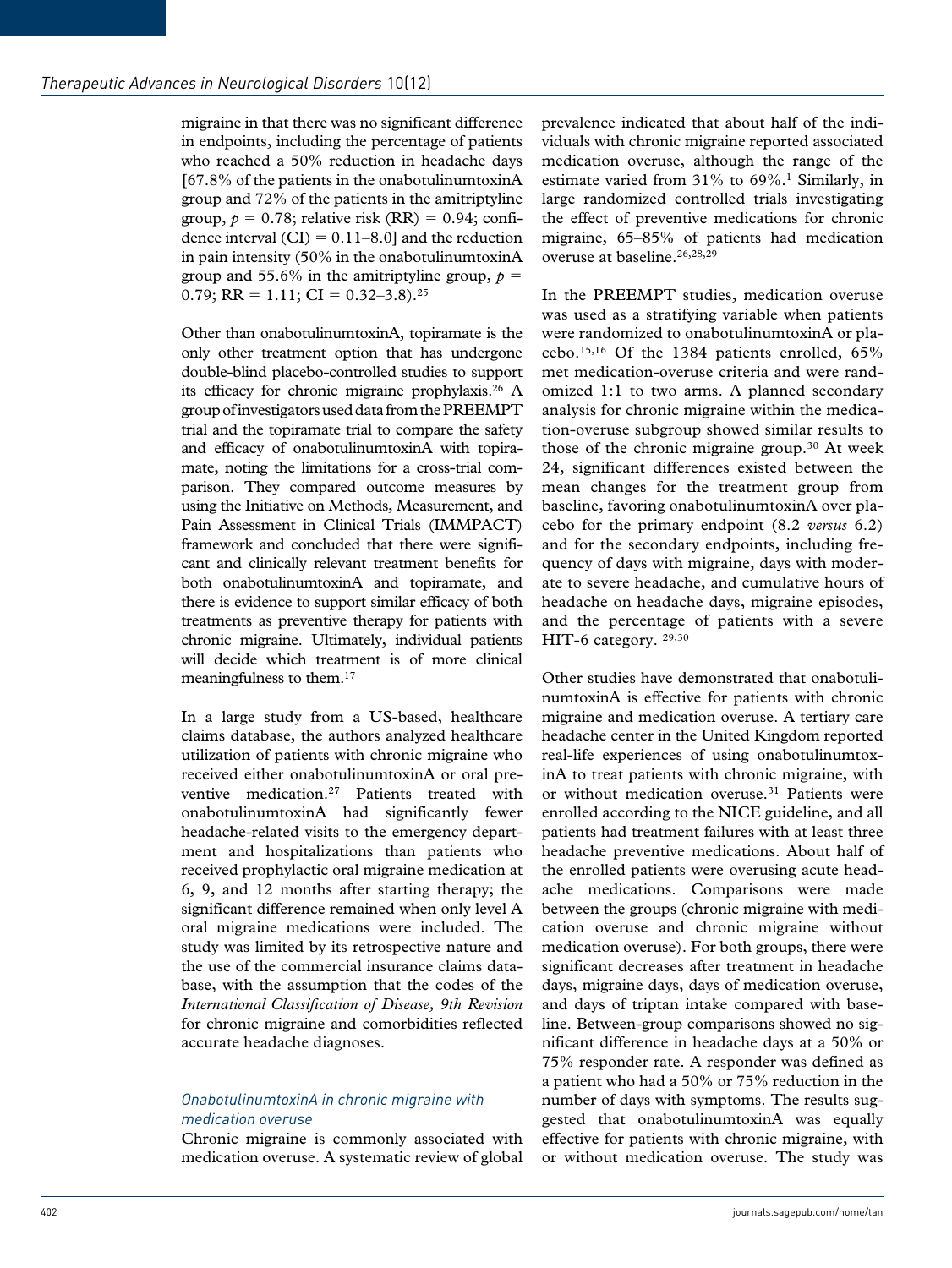limited by its open-label design. In addition, the data were collected after only one set of onabotulinumtoxinA injections, so the long-term response is unknown.

Another study reported the long-term (21 months) effects of onabotulinumtoxinA injections for 57 patients with chronic migraine and medication overuse who received the injections according to the PREEMPT protocol: every 3 months and uninterrupted for at least seven cycles.32 The patients were overusing triptans, NSAIDs, codeine-containing drugs, tramadol or others, often daily. The results showed that there was a significant reduction of the headache index (number of headache days/days observed) and the mean number of analgesic agents taken daily compared with baseline at any injection session. Of note, the headache index was powerfully reduced to 22% after two treatment cycles and continued to decrease to 38% after seven cycles. This report indicated the importance of continuous treatment to sustain and improve the outcome of patients with chronic migraine and medication overuse. The limitation of this study was the lack of a control group.

In terms of the dosage of onabotulinumtoxinA to treat patients with chronic migraine and medication overuse, the PREEMPT trial used 155 to 195 U at the physician's discretion. The efficacy of this dosage was compared by one group during a 2-year period.33,34 To be included, patients needed to have one treatment failure of a preventive medication or one withdrawal attempt. Among the patients enrolled, 143 patients were treated with 195 U of onabotulinumtoxinA, and 132 patients were treated with 155 U. The baseline demographic characteristics of the groups were similar. The authors found that there was significant improvement in all headache parameters compared with baseline. Moreover, betweengroup comparisons showed a significantly larger reduction in migraine days, headache days, and HIT-6 scores at every treatment session for those treated with 195 U of onabotulinumtoxinA compared with those treated with 155 U. There was no significant difference in the safety and tolerability profile. Although the authors suggested that 195 U of onabotulinumtoxinA appeared to be more effective than 155 U for patients with chronic migraine with medication overuse, the study was limited by lack of randomization and double-blind process, which raised the concern of a potential placebo effect.

### *Cost-based analysis*

Although the efficacy of onabotulinumtoxinA for chronic migraine prophylaxis has been established, few reports have described the cost savings of this relatively expensive treatment option. A US-based group analyzed data from an openlabel study of 230 patients with chronic migraine who had more than two preventive medications fail and who had received two courses of onabotulinumtoxinA.35 They investigated the utilization of healthcare, including migraine-related visits to the emergency department, urgent care clinic or hospital at 6 months before the initial onabotulinumtoxinA session and 6 months after the onabotulinumtoxinA treatments. They estimated costs as follows: onabotulinumtoxinA, \$1050 each session; urgent care, \$130.28 per visit; hospitalization, \$6155.42 per time; emergency department, \$483.72 per visit. There was a significant reduction in the mean number of emergency department and urgent care visits after onabotulinumtoxinA treatment. The mean number of hospitalizations also decreased, although the number did not reach significance at  $p <$ 0.05. The authors analyzed the average reduction of the treatment-related costs from the decreased emergency department and urgent care visits, as well as hospitalizations and found the decrease to be \$1219.33 per patient, which would offset 50% of the total estimated cost for a 6-month treatment with onabotulinumtoxinA. The limitation of this study was the open-label design and the region-specific results, as healthcare systems differ substantially around the world. Long-term data would also be needed to further investigate the cost effectiveness of onabotulinumtoxinA treatments.

# *Other methods of using onabotulinumtoxinA for the treatment of chronic migraine*

Other methods are being investigated for using onabotulinumtoxinA as a preventive headache medication, other than according to the PREEMPT protocol. In a pilot study of 10 patients, a sphenopalatine injection of onabotulinumtoxinA was used to treat intractable chronic migraine.36 All 10 patients had previous, intolerable adverse effects or contraindications to at least three oral preventive medications. Patients recorded baseline headache characteristics in diaries for 4 weeks, after which they received bilateral sphenopalatine injections with 25 U of onabotulinumtoxinA suspended in 0.5 mL of normal saline. The injections were done in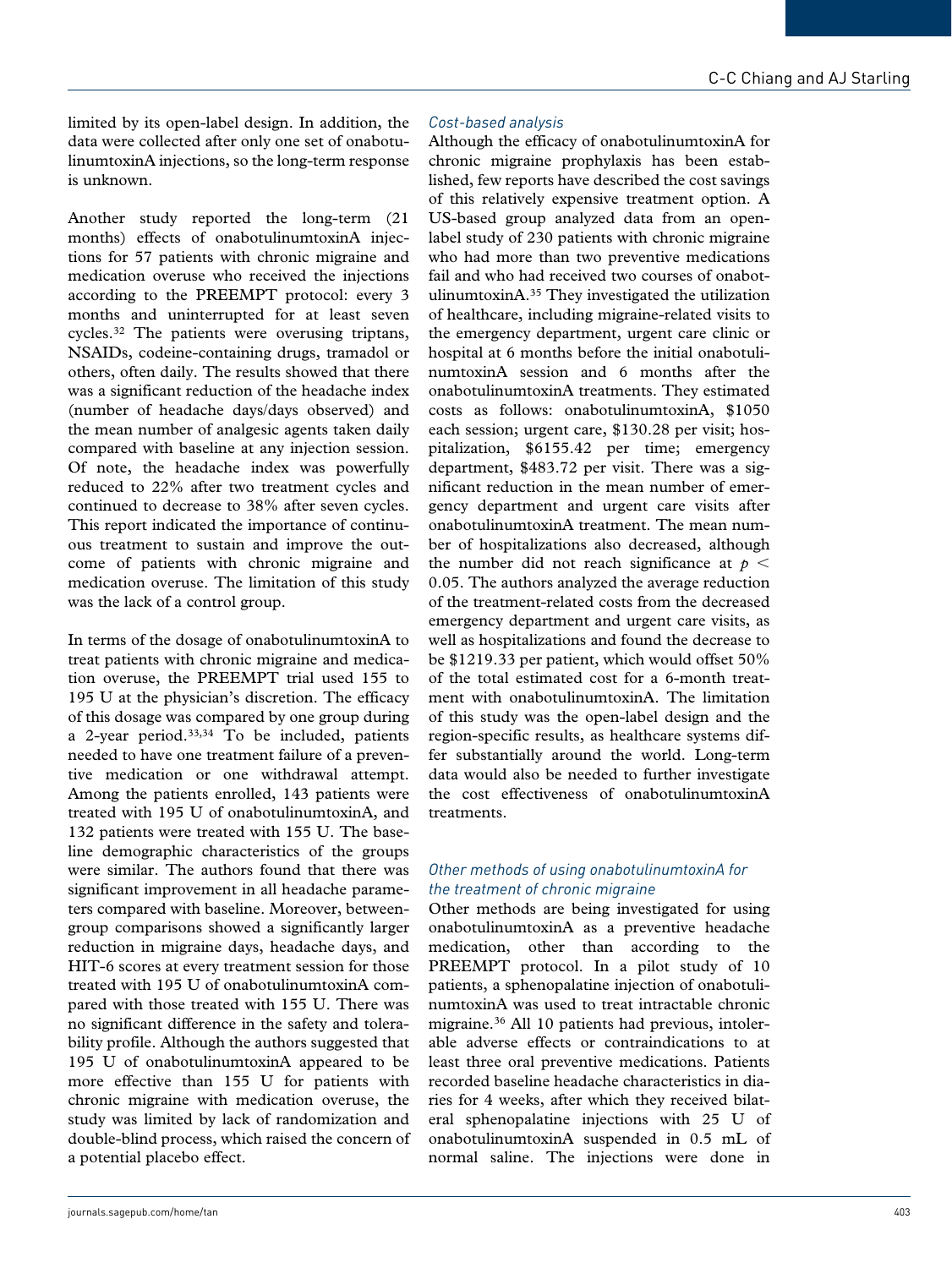outpatient settings with the patients awake. To inject the onabotulinumtoxinA accurately, a percutaneous, infrazygomatic approach was used, and surgical navigation aided placement of the injection device. The primary outcomes were safety and adverse events. All patients experienced adverse events, such as local symptoms, dry eye, visual disturbances, and temporomandibular joint problems, although none of the adverse events were considered serious, and most resolved within 12 weeks after the injections. For efficacy outcome, an intention-to-treat analysis showed a significant reduction of moderate and severe headache days 2 months after the injections compared with baseline (7.6  $\pm$  7.6 days at month 2;  $16.3 \pm 6.2$  days at baseline), and most patients had sustained improvement 3 months after treatment. The authors indicated that these results supported the need for a future randomized placebo-controlled study to establish the safety, efficacy, and duration of response of this novel treatment.

# *Adverse events of onabotulinumtoxinA injection for chronic migraine*

During the double-blind phase (first 24 weeks) of the PREEMPT program, 4% of patients in the onabotulinumtoxinA group and 1% of patients in the placebo group left the study because of an adverse event. The most common treatmentrelated events were muscle weakness, neck pain, eyelid ptosis, facial paresis, muscle tightness, myalgia, and injection site pain. Neck pain was the most common side effect during the double-blind phase, occurring in 7% of the patients in the onabotulinumtoxinA group and 2% of patients in the placebo group; no unexpected adverse events were reported. A few recent reports have described unusual adverse effects after onabotulinumtoxinA administration for chronic migraine. One reported a case of a 72-year-old woman with chronic migraine who had been receiving onabotulinumtoxinA injections for approximately 3 years when she developed a painful vesicular rash in her right trigeminal nerve V1 (RV1) distribution, 48 hours after receiving her regular injection.37 She had a history of herpes zoster on her lower back with subsequent postherpetic neuralgia. The authors postulated that local trauma from the minor procedure might have been sufficient to activate the herpes zoster, such as in this case of herpes zoster ophthalmicus. Another recent report described an unusual adverse effect of onabotulinumtoxinA injection.38 A 50-year-old man with chronic migraine received

his first onabotulinumtoxinA injection, which was done according to the PREEMPT protocol (155 U injected into 31 sites). At 2 weeks after his first injection, he developed two symmetrical lumps in the forehead, which gradually disappeared over 3 months. However, after his second injection, the lumps developed again. Interestingly, the providers injected an additional 5 U of onabotulinumtoxinA in the middle of the frontalis muscles bilaterally, which gradually normalized his forehead shape. The authors recommended careful clinical evaluation of the static and dynamic movement of the upper face before injections to determine if any abnormal muscle morphology or contractions existed that might cause similar effects.

# **Conclusion**

OnabotulinumtoxinA is a well tolerated, effective preventive medication for patients with chronic migraine. However, more long-term reports of efficacy and analyses of cost-effectiveness are needed to assist clinicians in deciding on the best preventive medication for patients with chronic migraine.

#### **Funding**

This research received no specific grant from any funding agency in the public, commercial, or notfor-profit sectors.

#### **Conflict of interest statement**

Dr Chia Chun Chiang: None declared. Dr Amaal J. Starling: Amgen, Medical Advisory Board; Alder, Medical Advisory Board; Eli Lilly & Company, Medical Advisory Board; eNeura, Medical Advisory Board.

# **References**

- 1. Natoli JL, Manack A, Dean B*, et al*. Global prevalence of chronic migraine: A systematic review. *Cephalalgia* 2010; 30: 599–609.
- 2. Headache Classification Committee of the International Headache Society (IHS). The International Classification of Headache Disorders, 3rd edition (beta version). *Cephalalgia* 2013; 33: 629–808.
- 3. Bigal ME, Serrano D, Reed M*, et al*. Chronic migraine in the population: Burden, diagnosis, and satisfaction with treatment. *Neurology* 2008; 71: 559–566.
- 4. Blumenfeld AM, Varon SF, Wilcox TK*, et al*. Disability, HRQoL and resource use among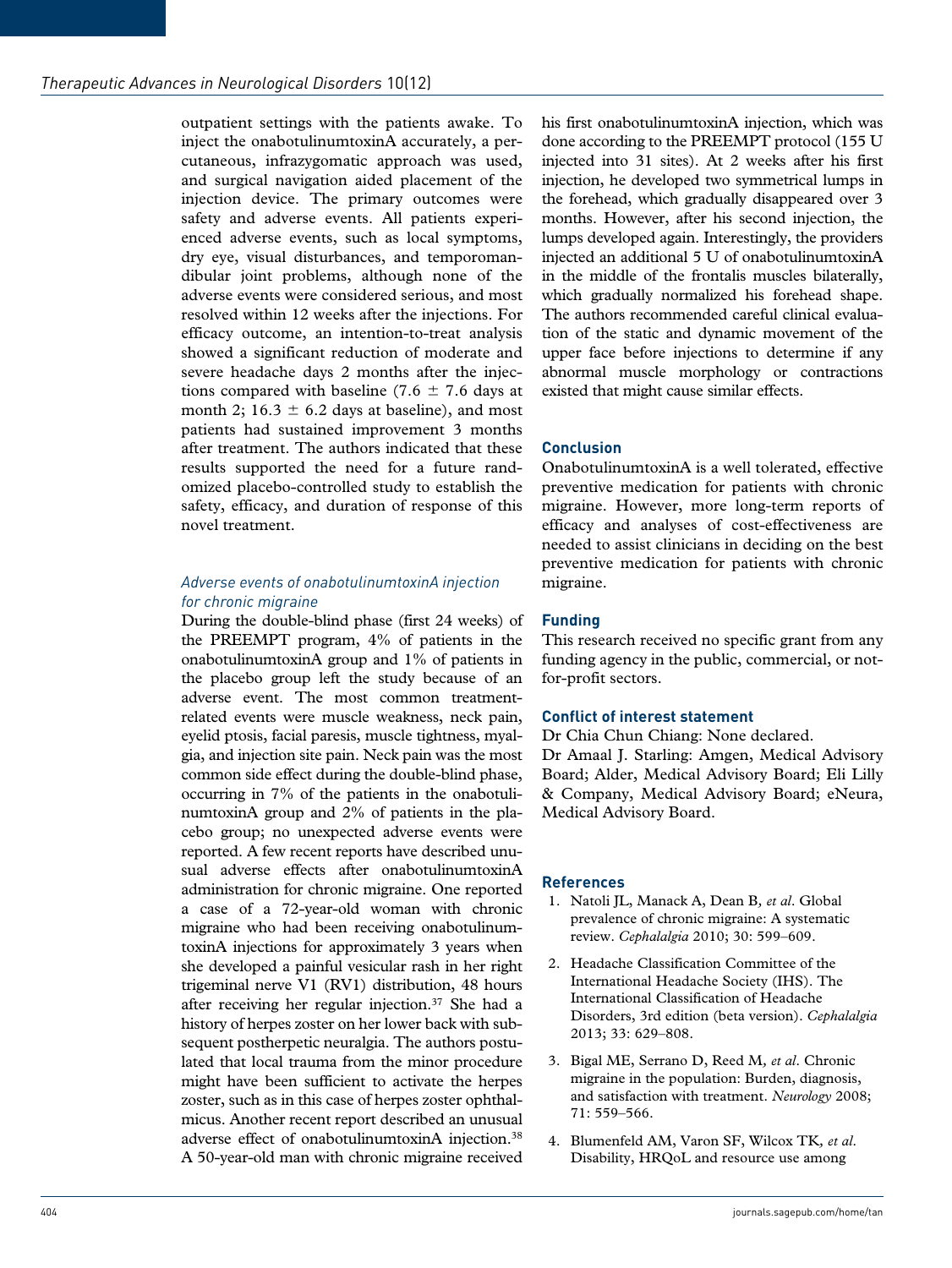chronic and episodic migraineurs: Results from the International Burden of Migraine Study (IBMS). *Cephalalgia* 2011; 31: 301–315.

- 5. Wang SJ, Wang PJ, Fuh JL*, et al*. Comparisons of disability, quality of life, and resource use between chronic and episodic migraineurs: A clinic-based study in Taiwan. *Cephalalgia* 2013; 33: 171–181.
- 6. Moon HJ, Seo JG and Park SP. Perceived stress in patients with migraine: A case-control study. *J Headache Pain* 2017; 18: 73.
- 7. Dodick DW, Loder EW, Manack Adams A*, et al*. Assessing barriers to chronic migraine consultation, diagnosis, and treatment: Results from the Chronic Migraine Epidemiology and Outcomes (CaMEO) Study. *Headache*. Epub ahead of print 3 May 2016. DOI: 10.1111/ head.12774.
- 8. Evers S, Afra J, Frese A*, et al*; European Federation of Neurological Societies. EFNS guideline on the drug treatment of migraine: Revised report of an EFNS task force. *Eur J Neurol* 2009; 16: 968–981.
- 9. Rizzoli PB. Acute and preventive treatment of migraine. *Continuum (Minneap Minn)* 2012; 18: 764–782.
- 10. Starling AJ and Dodick DW. Best practices for patients with chronic migraine: Burden, diagnosis, and management in primary care. *Mayo Clin Proc* 2015; 90: 408–414.
- 11. Starling AJ and Vargas BB. A narrative review of evidence-based preventive options for chronic migraine. *Curr Pain Headache Rep* 2015; 19: 49.
- 12. Dodick DW, Turkel CC, DeGryse RE*, et al*; PREEMPT Chronic Migraine Study Group. OnabotulinumtoxinA for treatment of chronic migraine: Pooled results from the double-blind, randomized, placebo-controlled phases of the PREEMPT clinical program. *Headache* 2010; 50: 921–936.
- 13. Aurora SK, Winner P, Freeman MC*, et al*. OnabotulinumtoxinA for treatment of chronic migraine: Pooled analyses of the 56-week PREEMPT clinical program. *Headache* 2011; 51: 1358–1373.
- 14. Simpson DM, Hallett M, Ashman EJ*, et al*. Practice guideline update summary: Botulinum neurotoxin for the treatment of blepharospasm, cervical dystonia, adult spasticity, and headache: Report of the Guideline Development Subcommittee of the American Academy of Neurology. *Neurology* 2016; 86: 1818–1826.
- 15. Aurora SK, Dodick DW, Turkel CC*, et al*; PREEMPT 1 Chronic Migraine Study Group.

OnabotulinumtoxinA for treatment of chronic migraine: Results from the double-blind, randomized, placebo-controlled phase of the PREEMPT 1 trial. *Cephalalgia* 2010; 30: 793–803.

- 16. Diener HC, Dodick DW, Aurora SK*, et al*; PREEMPT 2 Chronic Migraine Study Group. OnabotulinumtoxinA for treatment of chronic migraine: Results from the double-blind, randomized, placebo-controlled phase of the PREEMPT 2 trial. *Cephalalgia* 2010; 30: 804–814.
- 17. Dodick DW, Turkel CC, DeGryse RE*, et al*. Assessing clinically meaningful treatment effects in controlled trials: Chronic migraine as an example.  $\frac{9}{7}$  *Pain* 2015; 16: 164-175.
- 18. Lipton RB, Rosen NL, Ailani J*, et al*. OnabotulinumtoxinA improves quality of life and reduces impact of chronic migraine over one year of treatment: Pooled results from the PREEMPT randomized clinical trial program. *Cephalalgia* 2016; 36: 899–908.
- 19. Pedraza MI, de la Cruz C, Ruiz M*, et al*. OnabotulinumtoxinA treatment for chronic migraine: Experience in 52 patients treated with the PREEMPT paradigm. *Springerplus* 2015; 4: 176.
- 20. Khalil M, Zafar HW, Quarshie V*, et al*. Prospective analysis of the use of onabotulinumtoxinA (BOTOX) in the treatment of chronic migraine: Real-life data in 254 patients from Hull, UK. *J Headache Pain* 2014; 15: 54.
- 21. Pascual J, Gaul C, Davies B*, et al*. Real-life use of onabotulinumtoxinA for symptom relief in patients with chronic migraine: 12-month REPOSE study interim analysis. *Poster session presented at the 5th European Headache and Migraine Trust International Congress (EHMTIC)*; September 15–18, 2016; Glasgow, UK.
- 22. Matharu M, Pascual J, Nilsson Remahl I*, et al*. Real-world utilisation and safety of onabotulinumtoxinA for chronic migraine from an observational study in the European Union. *Poster session presented at European Headache and Migraine Trust (EHMTIC)*; September 15–18, 2016; Glasgow, UK.
- 23. Maasumi K, Thompson NR, Kriegler JS*, et al*. Effect of onabotulinumtoxinA injection on depression in chronic migraine. *Headache* 2015; 55: 1218–1224. Erratum in: *Headache* 2016; 56(2): 449.
- 24. Blumenfeld AM, Aurora SK, Laranjo K*, et al*. Unmet clinical needs in chronic migraine: Rationale for study and design of COMPEL, an open-label, multicenter study of the